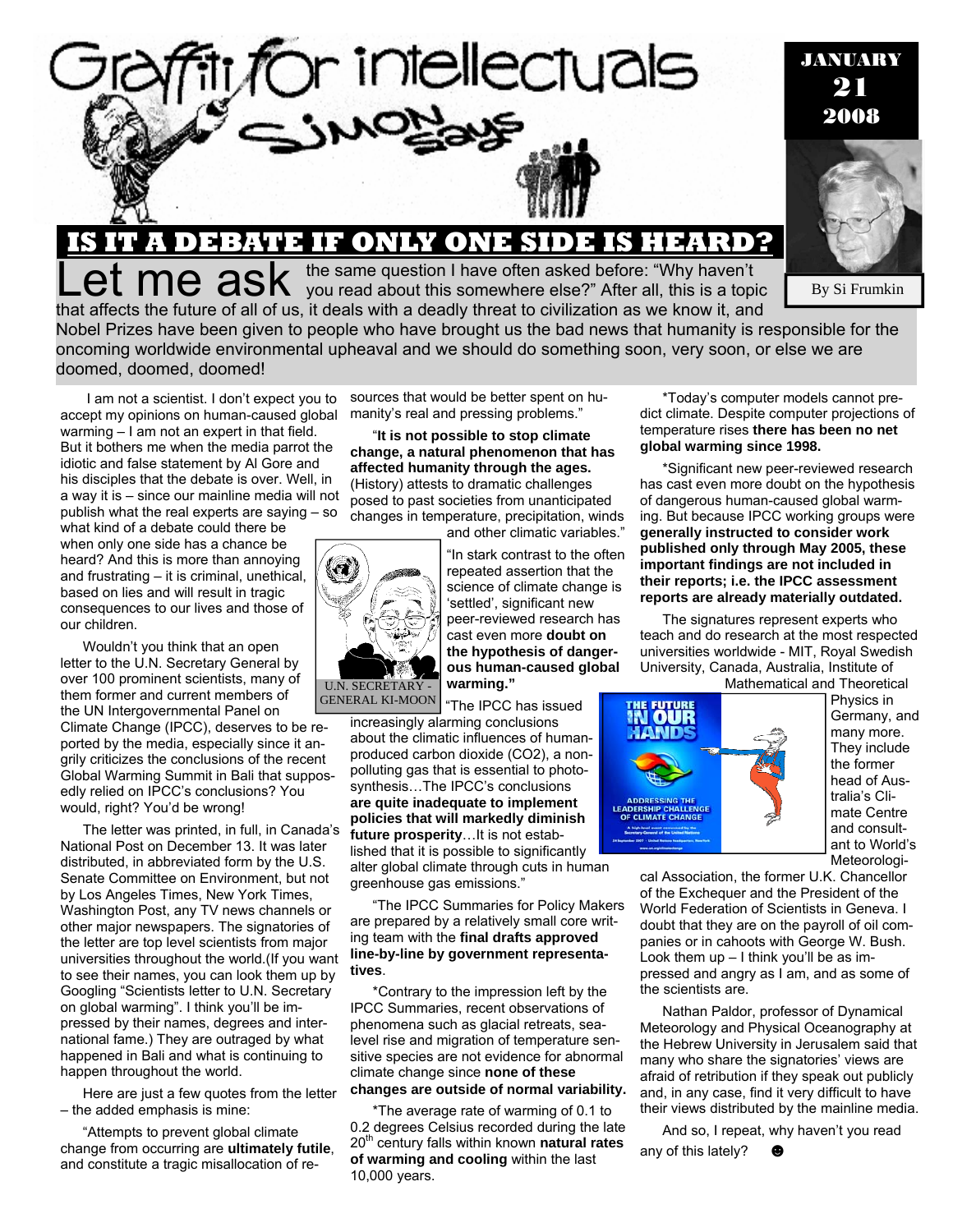Complete peer-reviewed scientific references to the facts in this article can be found in the peer-reviewed article, *Environmental Effects of Increased Atmospheric Carbon Dioxide* by A. B. Robinson, N. E. Robinson, and W. Soon – www.oism.org/pproject.

Professor Arthur B. Robinson, one of America's most distinguished scientists, is the founder, president and professor of chemistry at the Oregon Institute of Science and Medicine, where he conducts research on protein chemistry. He is the editor of the "Access to Energy" newsletter that circulates worldwide and may be subscribed at P.O.Box 1259, Cave Junction, OR 97523. Professor Noah E. Robinson, is a research scientist at Caltech in Pasadena and the co-author, with his father, of the groundbreaking study of the time-dependent changes in the conformation and charge of human peptides and proteins. Professor Willie Soon is a physicist at the Solar and Stellar Physics Division of the Harvard-Smithsonian Center for Astrophysics, astronomer at the Mount Wilson Observatory and member of the George C. Marshall Institute Science Advisory Board.

## **THE VIRTUES OF ATMOSPHERIC CARBON DIOXIDE**

**AL GORE'S MOVIE,** *An Inconvenient truth***, includes some very remarkable revelations including: 1. A "COMPUTER CALCULATED" temperature prediction curve with predictions beginning in 1938 – when neither Al Gore nor the computer had yet been invented.** 

**2. PHOTOS OF SOUTH SEA islanders being washed from their islands by rising seas – sea level having risen 3 inches during the past 50 years.** 

3. DRAWINGS OF species driven to extinction by human use of hydrocarbons – including the Wooly Mammoth, which has been gone from the Earth for thousands of years.

4. A LITTLE GIRL'S ICE cream cone melting before she can eat it – as a result of the current 0.5 degree centigrade per century increase in temperature.

5. 650,000 YEARS OF EARTH temperature fluctuations, including 6 ice ages – all



caused, according to Al Gore, by carbon dioxide fluctuations of entirely unknown origins.

Al Gore's other popular offering is his book appropriately entitled The As-

sault on Reason – a subject for which he obviously has readily demonstrated expertise.

George Washington was at Valley Forge during the coldest period in 1,500 years, with Earth average temperatures dipping as low as 1 degree centigrade below the 3,000-year average. Since then, temperatures have gradually recovered. If the current rate of increase continues, about 2 centuries from now the temperature of the Earth will be back to that of the medieval period 1,000 years ago – when Greenland was green and warmer weather brought increased growing seasons and general rises in comfort and prosperity in many cooler climates.

Meanwhile, in the United States, rainfall is increasing, tornados are becoming less frequent, glaciers have been receding for 200 years – back to their more normal average lengths, and hurricane frequency

and severity has been unchanged for the past century.

Standing timber in U.S. forests has,

however, increased by 40% since 1950; 2,000-year-old pine trees are growing faster; and animal and plant quantity and diversity are sharply increasing. This is truly alarming! If current trends continue, we will be overrun by squirrels, deer, and foxes and fighting for our lives against aggressively

growing orange and apple trees. A dire prediction was even published in the Proceedings of the National Academy of Sciences – I am not making this up – warning that poison ivy is also growing faster.



The three most important substances that make life possible are water, oxygen, and carbon dioxide. The primary structural and functional element in all

living things is carbon. All carbon in protein, fat, carbohydrate,

and the other organic molecules in living things is derived from atmospheric carbon dioxide. Without atmospheric carbon dioxide, life as we know it would not be possible. Plants inhale carbon dioxide and are thereby fertilized. When atmospheric carbon dioxide increases – as it has by about 30% during the past century, plant life and

the animal life that thrives upon it are also increased.

The annual increase in atmospheric carbon dioxide attributable to human activities – primarily the burning of coal, oil, and

natural gas – is about 1 part in 10,000 of that contained in the oceans and biosphere – a contribution of ultimately negligible con-

sequence. Since, however,



this human-released carbon must travel through the atmosphere to reach the ocean and biotic reservoirs, human use, while it continues, has caused a transient rise in atmospheric carbon dioxide from about 0.03% to about 0.04% of atmospheric

molecules. The primary environmental result of this rise is plant fertilization. We are moving carbon from below ground into the atmosphere, where it is available to produce more plants and animals – a wonderful and unexpected gift from the industrial revolution.

The Earth's atmosphere and surface are warmed by solar radiation; the greenhouse effect – primarily caused by atmospheric water vapor; and other lessunderstood phenomena. Carbon dioxide and methane are also greenhouse gases,



but their physical properties render their greenhouse effects very weak. Neither warms the Earth significantly, and no greenhouse warming caused by these two substances has ever been unequivocally observed. The warming and cooling of the Earth is correlated most closely with fluctuations in solar activity and is entirely uncorrelated with human hydrocarbon use.

This has not, however, troubled Al Gore, the United Nations, and their enviro retainers, who are regaling the body politic with unverified computer projections that purport to predict the weather centuries in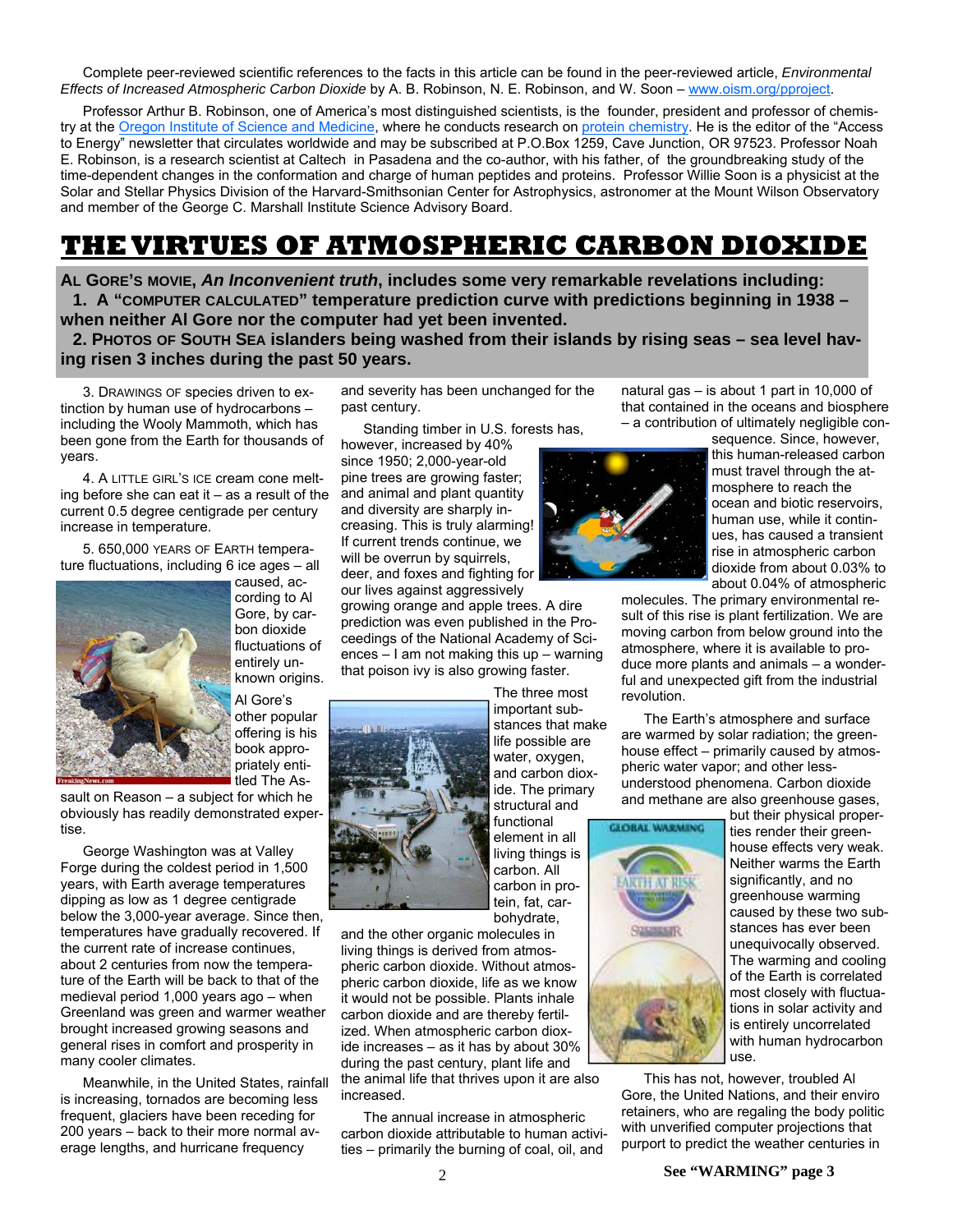## **"WARNING" from page 2**

the future. These computer models cannot predict the weather next week, nor can they even "predict" the weather last year. In order to make the models conform at least somewhat to past temperature trends, their handlers have introduced 6



and even 7 adjustable parameters into their calculations. As Enrico Fermi famously remarked when quoting his friend, the great mathematician and computer pioneer John von Neumann, "with 3 parameters I can fit an elephant and with 4, I can make him wiggle his trunk."

Why are these people doing this? Why has Al Gore positioned himself to become a historical laughing stock, and why have a few hundred United Nations climate change-funded "scientists" joined them? The reason surely is not

for nuclear power plants. The construction Moreover, only people who are prosper-

of just 50 nuclear installations similar to that partially completed at Palo Verde near Phoenix would erase most of the U.S. carbon dioxide output – and would also erase most of the U.S. trade deficit at the same time. Yet, while The Wall Street Journal recently counted 381 nuclear power plants in various stages of planning or construction around the world – but none being constructed in the United States, Al Gore and his

retainers actually oppose nuclear power.

So, why are they doing this? In the words of Indiana Jones – "fortune and glory, kid, fortune and glory" – paraphrase that "money and power, madam, money and power." Al Gore, himself, has already accumulated astonishing personal wealth during his campaign against world energy technology and is now a principal in a new corporation being formed to profit from public fear of global warming. Meanwhile, United Nations bureaucrats are mesmerized by the prospect of taxing and rationing world energy supplies – a position of

virtually unlimited  $\Box$ wealth and power that would give them lifeand-death control over both world technology and the human race. And, why do we prefer **Proposality**<br> **Proposality**<br> **Proposality**<br> **Proposality**<br> **Proposality**<br> **Proposality** 

that Al Gore and his friends not succeed? One reason is that, in the poorer countries of the world, billions of people are using technology to lift themselves from poverty and to gain some of the technologi-

global warming. If they truly were alarmed as they say about imminent climatic peril, they would be clamoring for the Penner-Teller solution. These scientists have shown that slight injections of sunblocking particulates into the upper atmosphere would immediately erase all Earth warming of the past 200 years. Teller estimated the cost to achieve this cooler temperature at about \$1 billion. A similar additional amount would probably be required annually to maintain the cooling.

If Al Gore were truly alarmed about hydrocarbon use, he would be clamoring cal blessings that Americans now enjoy. These people need inexpensive, relatively low technology energy that can, with current methods, only be practically derived from hydrocarbons. World hydrocarbon rationing would deprive them of this energy, destroy their dreams, and cause them to slip backwards into suffering, poverty, and death.

Simultaneously, Americans can only maintain and extend their own technology and prosperity with inexpensive energy – available now in practical quantities only from hydrocarbon and nuclear sources.



**The lesser known consequences of global warming** 

ous can afford the cost of true environmentalism.

Most people agree that increased quality, quantity, and length of human life and decreased human suffering are worthwhile goals. These goals are best reached by technological advance, and inexpensive energy is the currency of technological progress. The myth of hu-



**Prepare for Global Warming consequences** 

man-caused global warming currently threatens these goals and that technological advance. This is the truth – inconvenient as it may be to the self-centered aspirations of Al Gore and his United Nations friends. Ω